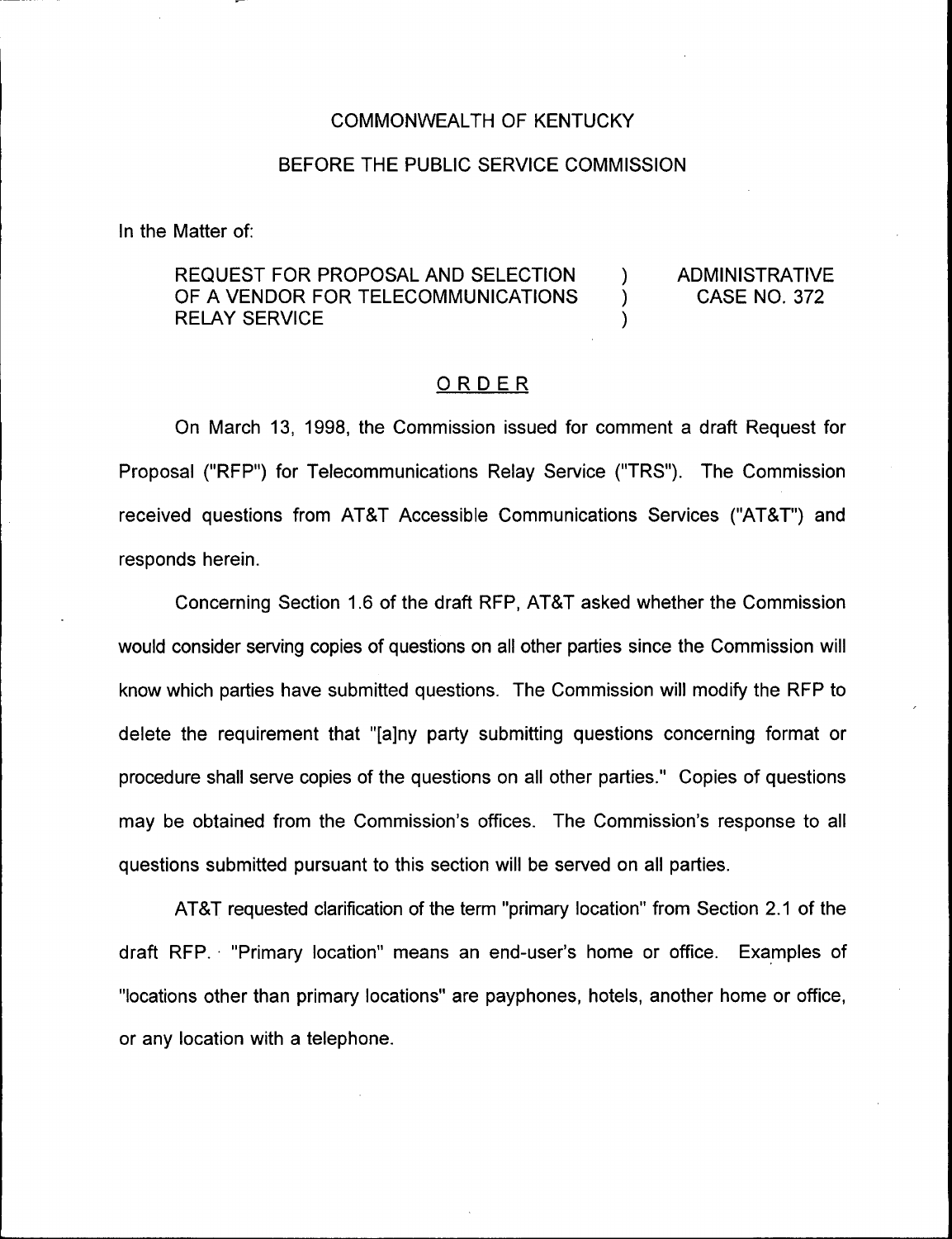AT&T requested clarification of Section 2.2 of the draft RFP regarding a statement that "TRS shall not duplicate any interstate relay services." The intrastate TRS shall not provide services provided by and funded by the interstate TRS fund.

ATBT requested the Commission change the requirement at Section 2.2 of the draft RFP from "TRS shall not provide directory assistance" to "The TRS provider will handle requests for directory assistance in the same manner as any other relay requests. The provider will not serve as a directory assistance operator." The Commission concurs with this change.

AT&T has requested a change of wording for Section 2.9 of the draft RFP to reflect the Commission's concern for the relay service rather than relay "center." The Commission concurs and the sentences will now read, "The vendor shall be responsible for maintaining all records relating to the operation of the relay service. The vendor shall be required to furnish monthly reports to the Public Service Commission regarding the relay service's operation."

Lastly, AT&T requested a change to Section 5.6 of the draft RFP. Item B of this section states "After the first year of service, the Commission may review the service for renewal purposes." AT8T requests clarification of whether the extension would be for one or two years. The time period for the extension will be at the discretion of the Commission.

The Commission on its own motion will add an additional term to the conditions found in Section 5. Section 5.19.D. is added to address possible "year 2000" software difficulties:

 $-2-$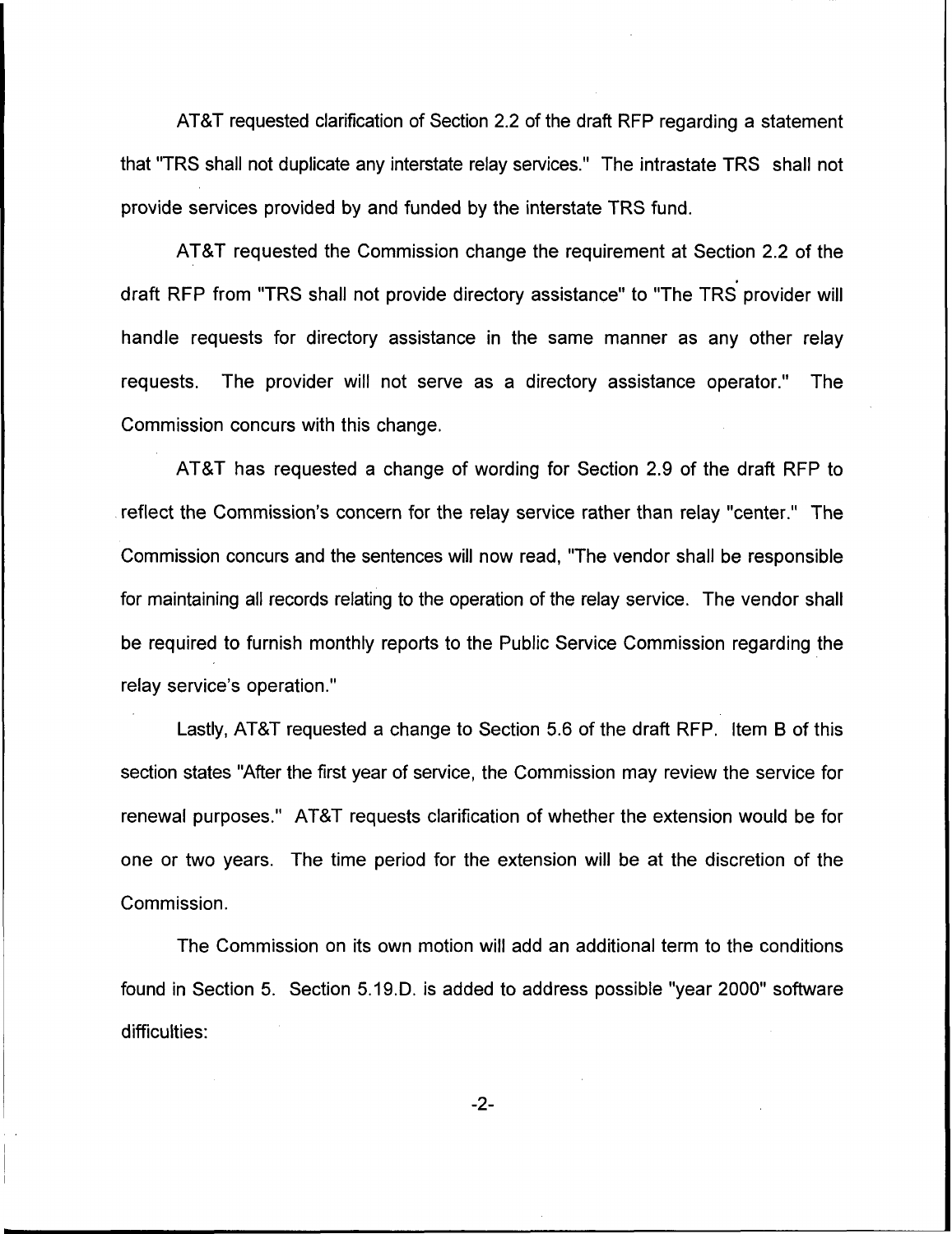Vendor warrants fault free performance in the processing of date and date related data including, but not limited to calculating, comparing, and sequencing by all equipment and software used pursuant to this RFP. Fault free performance shall include the manipulation of this data when dates are in the 20th and 21st centuries, and shall be transparent to the user.

Changes in the draft RFP resulting from Commission responses to ATBT's questions and from the Commission's addition to Section 5 are incorporated into the RFP attached hereto as Appendix 1. Responses to the RFP shall be due no later than June 15, 1998.

IT IS THEREFORE ORDERED that:

 $1<sub>1</sub>$ The modifications to the draft RFP contained herein are incorporated into Appendix 1 attached hereto.

2. Interested parties may respond to the RFP on or before June 15, 1998.

Done at Frankfort, Kentucky, this 28th day of April, 1998.

PUBLIC SERVICE COMMISSION

*l*ice Chairman

~Commissioner

**ATTEST** 

Executive Director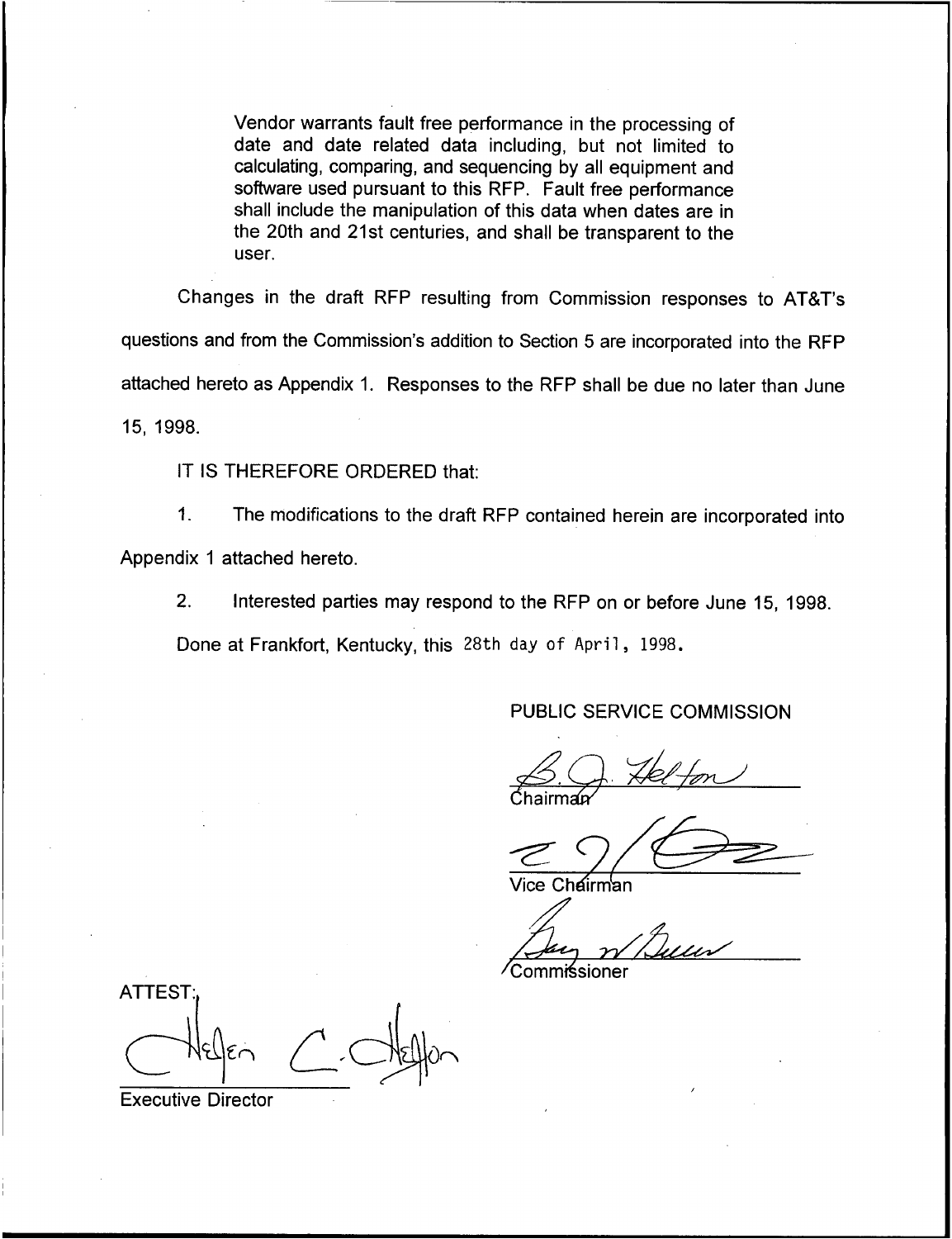### APPENDIX 1

# AN APPENDIX TO AN ORDER OF THE KENTUCKY PUBLIC SERVICE COMMISSION IN ADMINISTRATIVE CASE NO. 372 DATED APRIL 28, 1998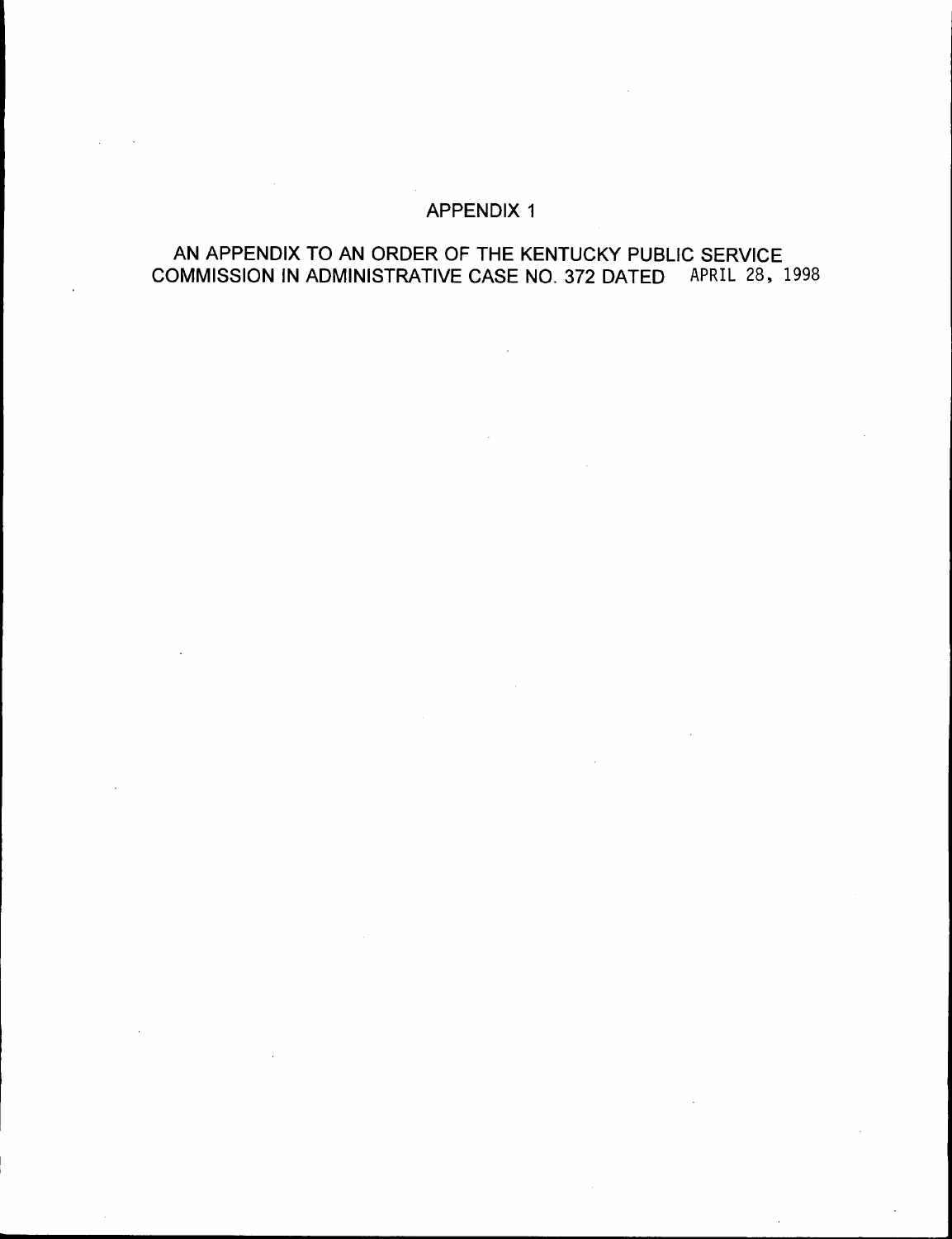#### COMMONWEALTH OF KENTUCKY

## PUBLIC SERVICE COMMISSION

#### REQUEST FOR PROPOSAL

### FOR TELECOMMUNICATIONS RELAY SERVICE PROPOSALS TO BE CONSIDERED MUST BE RECEIVED BY 4:30 P.M. EDT

#### KEY DATES

| Proposals Due Date:  | June 15, 1998      |
|----------------------|--------------------|
| Selection of Vendor: | July 31, 1998      |
| Operation Date:      | September 20, 1998 |

### TABLE OF CONTENTS

- 1.0 INTRODUCTION
- 2.0 SERVICE SPECIFICATIONS
- 3.0 INFORMATION REQUIRED FROM VENDOR
- 4.0 FUNDING MECHANISM
- 5.0 CONDITIONS
- 6.0 PROPOSAL EVALUATION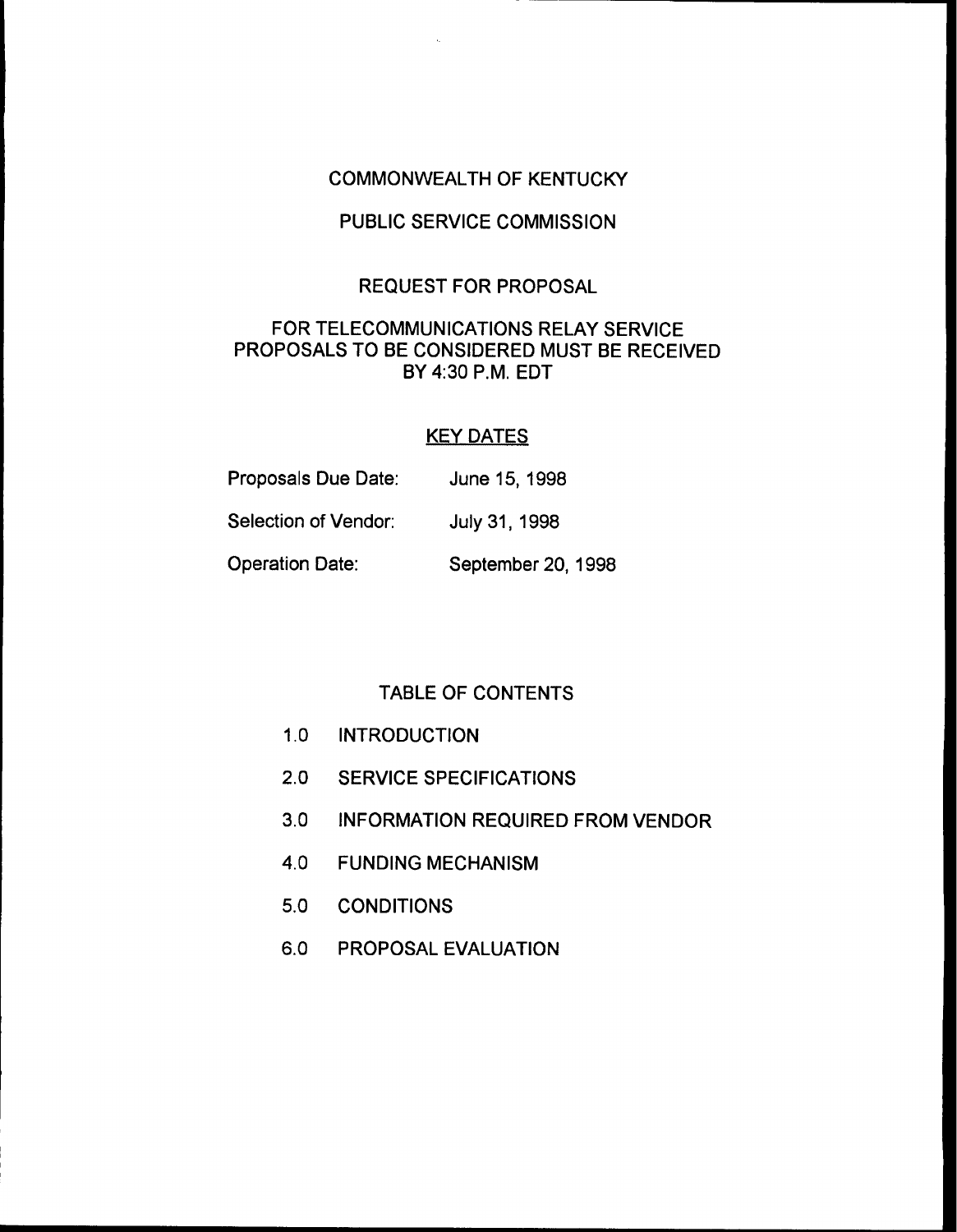# 1.0 INTRODUCTION

- $1.1$ PURPOSE - This Request For Proposal ("RFP") provides vendors with the information necessary to submit proposals to the Kentucky Public Service Commission ("PSC or Commission") for statewide Telecommunications Relay Service ("TRS"). TRS provides deaf and hard-of-hearing persons or persons with speech disabilities, communications access equivalent to hearing and voice-capable persons. TRS will enable a deaf, hard-of-hearing or speech-disabled individual to communicate with a hearing or speaking person via a Telecommunications Device for the Deaf ("TDD"), a Teletypewriter ("TTY"), Personal Computer ("PC") or any other automated device capable of transmitting and receiving text via ASCII or TTY transmission protocol, with the assistance of specially trained operators.
- $1.2$ AUTHORITY - This service is being established pursuant to KRS 278.547 and KRS 278.548.
- 1.3 DESCRIPTION TRS will provide the deaf, hard-of-hearing and speech-disabled access to the telecommunications network equal to that provided to hearing and voice-capable individuals. TRS shall be in operation at 12:01 a.m, on September 20, 1998, to insure a seamless transition from the current contract. TRS was initially established for Kentucky in September, 1991. American Telephone and Telegraph Company ("AT&T") has provided TRS for Kentucky since that time. Questions regarding AT&T should be forwarded to Maripat Brennan, AT8T, Room 2A28, 745 Route 202-206, Bridgewater, NJ 08807, Phone No. (908) 231-6196.
- 1.4 PROPOSALS Bids shall be evaluated based upon the vendor's ability to meet or exceed all technical, service, quality, and other requirements as outlined in this RFP. The PSC reserves the right to reject any or all proposals made pursuant to this RFP or to negotiate with any and all respondents to this RFP. There is no assurance, expressed or implied, that an award will necessarily be made pursuant to this RFP. This RFP shall not give any right to any respondent for indemnification claims. Response to RFP constitutes agreement with RFP conditions. A vendor may propose additional contract language for the Commission's consideration. the Order awarding the contract to a vendor will accept, reject, or modify the vendor's proposed additional contract language.
- 1.5 SUBMISSION DATE To be considered for selection, the original and 15 copies of the vendor's complete formal response to this RFP must arrive by 4:30 p.m. EDT on June 15, 1998, at the following address: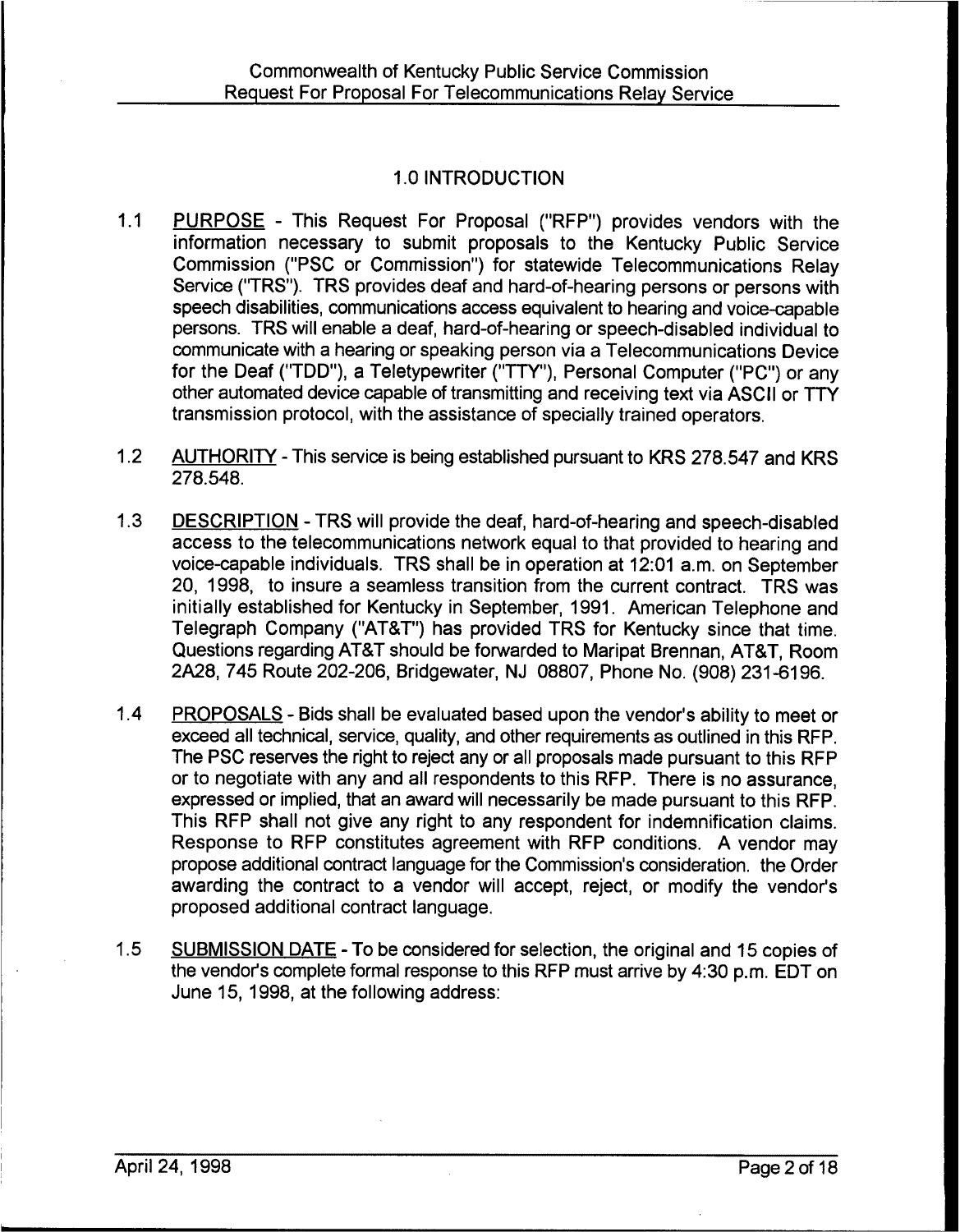Executive Director Kentucky Public Service Commission 730 Schenkel Lane P.O. Box 615 Frankfort, Kentucky 40602

- 1.6 QUESTIONS —All format and procedural questions pertaining to this RFP shall be directed in writing to the Executive Director at the above address no later than May 15, 1998. The Executive Director shall respond to the questions and shall serve copies of the response to all parties by May 27, 1998.
- 1.7 FORMAT The format of the vendor's proposal shall follow requirements set forth in Sections 2 and 3. All responses shall be valid and binding for 90 days.
- 1.8 COST OF RFP The vendor shall be responsible for all costs incurred in preparation of a response to this RFP.
- 1.9 DECISION The PSC shall establish a time for oral presentations of each proposal. and shall render a decision awarding the bid on or before July 31, 1998.

# 2.0 SERVICE SPECIFICATIONS

2.1 GENERAL REQUIREMENTS - TRS shall be designed to provide relay service for all Kentucky exchanges at all times 24 hours a day, 7 days a week, 52 weeks a year. Callers utilizing TRS shall be able to place and receive calls through TRS from their primary locations and locations other than their primary locations and shall be able to utilize alternate billing arrangements.

TRS shall be capable of accepting TDD/TTY communications using either ASCII or Baudot code. TRS operator center shall be accessed via a toll-free number(s).

Whether the vendor leases or buys the equipment used in TRS, the vendor shall provide the latest advancements in technology that can provide a cost-effective service without decreasing quality of service. Additionally, the vendor shall make use of features that will assist the relay operator in relaying conversations as quickly as possible.

The vendor shall receive expense vouchers for Advisory Committee member's mileage at state rates to attend quarterly meetings and a maximum of three (3) interpreters per meeting. Total annual expenses for Advisory Committee meetings shall not exceed \$4,000.00.

The vendor shall provide the following basic services for local and intrastate toll calls: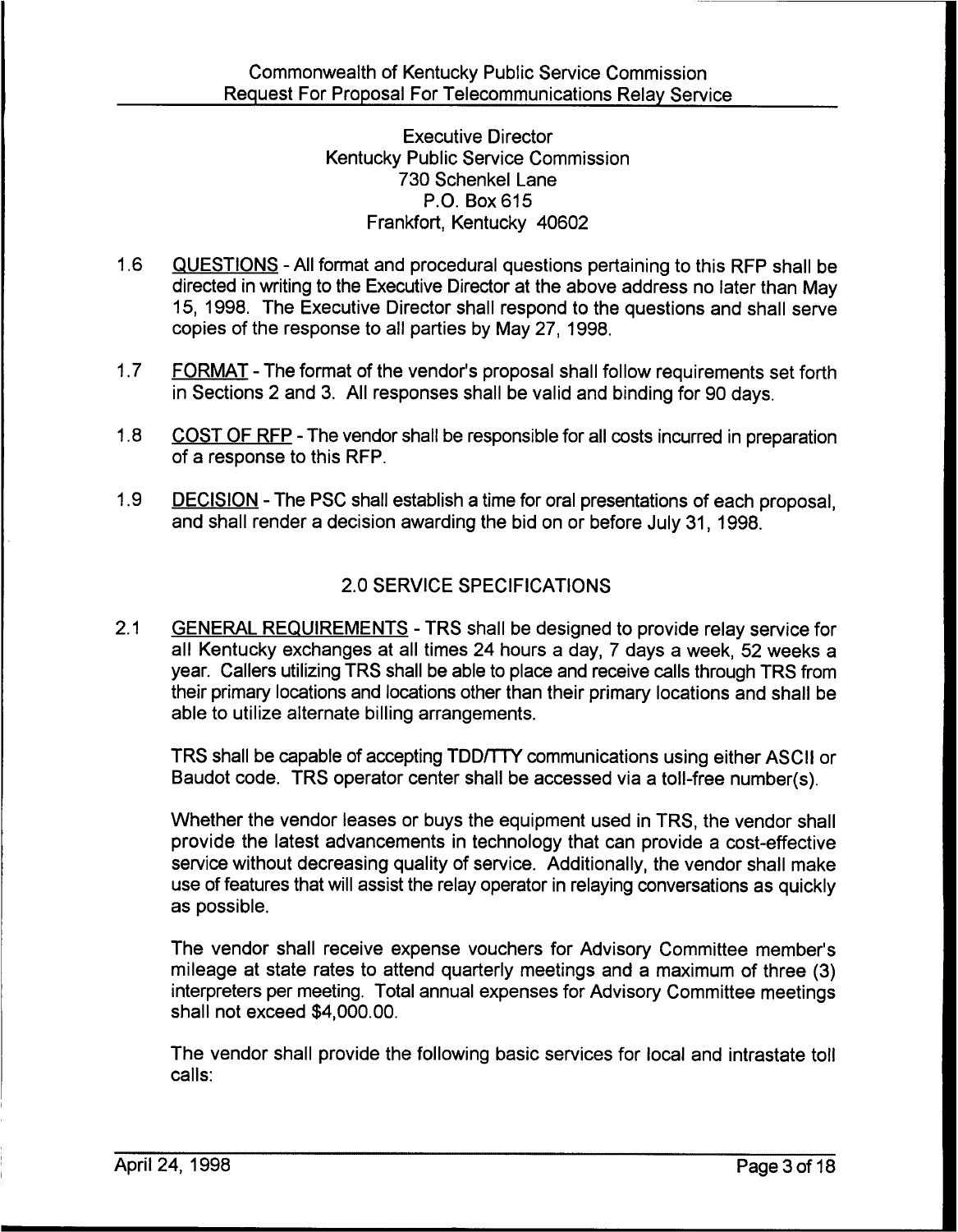- A. Accept a call from a TDD, TTY or computer-equipped caller, place a call to a hearing and voice-capable individual and then translate electronic messages to voice messages and voice messages to electronic messages in order to complete the communications link.
- B. Accept a call from a hearing and voice-capable caller, place a call to a TDD, TTY, or computer-equipped individual and then translate voice messages to electronic messages and electronic messages to voice messages in order to complete the communications link.
- C. The relay center may also have the capability to allow the deaf or hard-ofhearing customer with voice abilities to speak directly to a hearing customer, and the speech-disabled customer with hearing abilities to listen directly to the speaking customer.
- 2.2 SCOPE Types of calls to be provided by TRS are incoming and outgoing intrastate calls including non-coin sent paid, third number, calling card and collect calls. TRS shall provide access to the telecommunications network functionally equivalent to that of other users; however, it is not required to include 900 or 976 calls.

TRS shall not duplicate any interstate relay services. However, TRS shall be capable of accommodating interstate relay service funded through the federal jurisdiction.

The TRS provider will handle requests for directory assistance in the same manner as any other relay requests. The provider will not serve as a directory assistance operator.

- 2.3 COMPONENTS OF TRS TRS shall have the following capabilities:
	- A. Switching and transmission of the call.
	- **B.** Oral and print translations by either live or automated means between deaf or hard-of-hearing or speech-disabled individuals who use TTY, TDD, computers, or similar automated devices and those who do not have such equipment.
	- C. Sufficient operators and facilities to meet the grade and quality of service standards described in this RFP.
	- D. Appropriate procedures to handle emergency calls.
	- E. Confidentiality regarding existence and content of conversation.
	- F. Methods of accessing and being accessed by computers of up to and including 2400 baud via ASCII codes, and up to 9600 baud if technically feasible.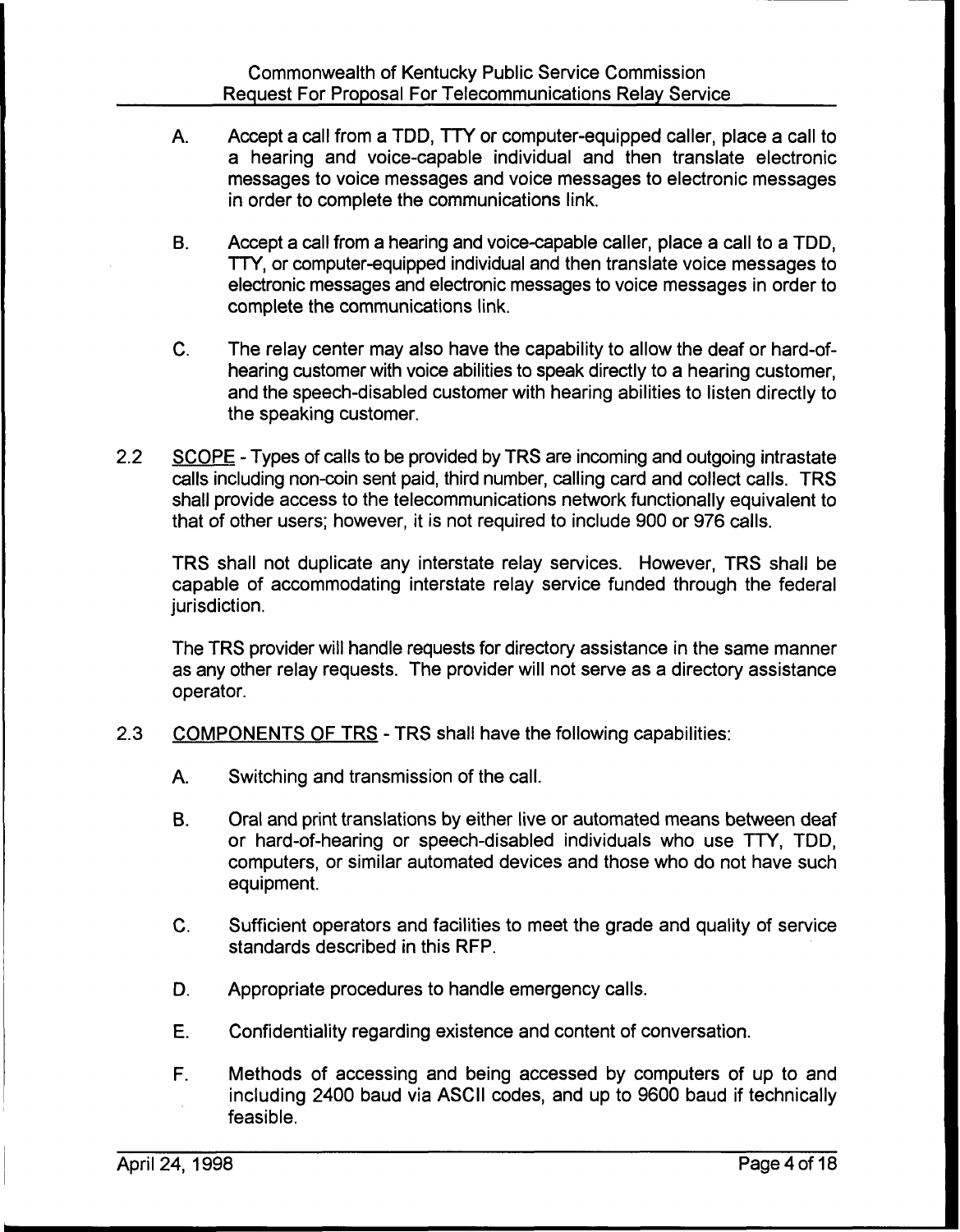- G. Methods of providing sufficient information to allow calls to be accurately billed.
- H. Methods of providing for new technological features as they become available.
- 2.4 PROVISION OF FACILITIES The vendor shall supply a complete description of how it will comply with the components of TRS to include but not be limited to the following:
	- A. Location of relay center.
	- B, All telecommunications trunks, cable or lines required to be connected to the relay center in order to receive or to initiate telecommunications.
	- C. All staff and operations personnel and the training of such personnel.
	- D. Maintenance of records so as to permit the review and determination of relay service results.
	- E. Creation of billing records for each relay-assisted call including: Telephone number or credit card number to be billed, originating telephone number, terminating telephone number, date, start time of call, ending time of call.
- 2.5 NETWORK CONFIGURATION The vendor shall explain the type of equipment and staffing requirements necessary to meet the service standards and handle the type of calls and projected call volumes as detailed in this RFP.

The proposal shall contain a description of the network configuration to be used to provide TRS including how calls will access the service and how the vendor will handle the traffic. All necessary schematics shall be included. The proposal shall also include a description of the vendor's capability, if any, to provide TRS through connection with a regional relay center and the network configuration necessary to provide TRS through such regional relay center.

- 2.6 RATES AND CHARGES Calls placed through the TRS shall be billed to the users of the TRS at the same rate that would apply if the calls had been placed without the use of the relay operator.
	- A. Local Calls

Relay calls in which the called and calling parties originate and terminate within the same toll-free local calling area shall be billed to the calling party at an effective rate no higher than the tariffed rates for the local service provided by the local exchange carrier serving the customer. This shall include alternative local calling plans such as Area Calling Service ("ACS") and Extended Area Service ("EAS").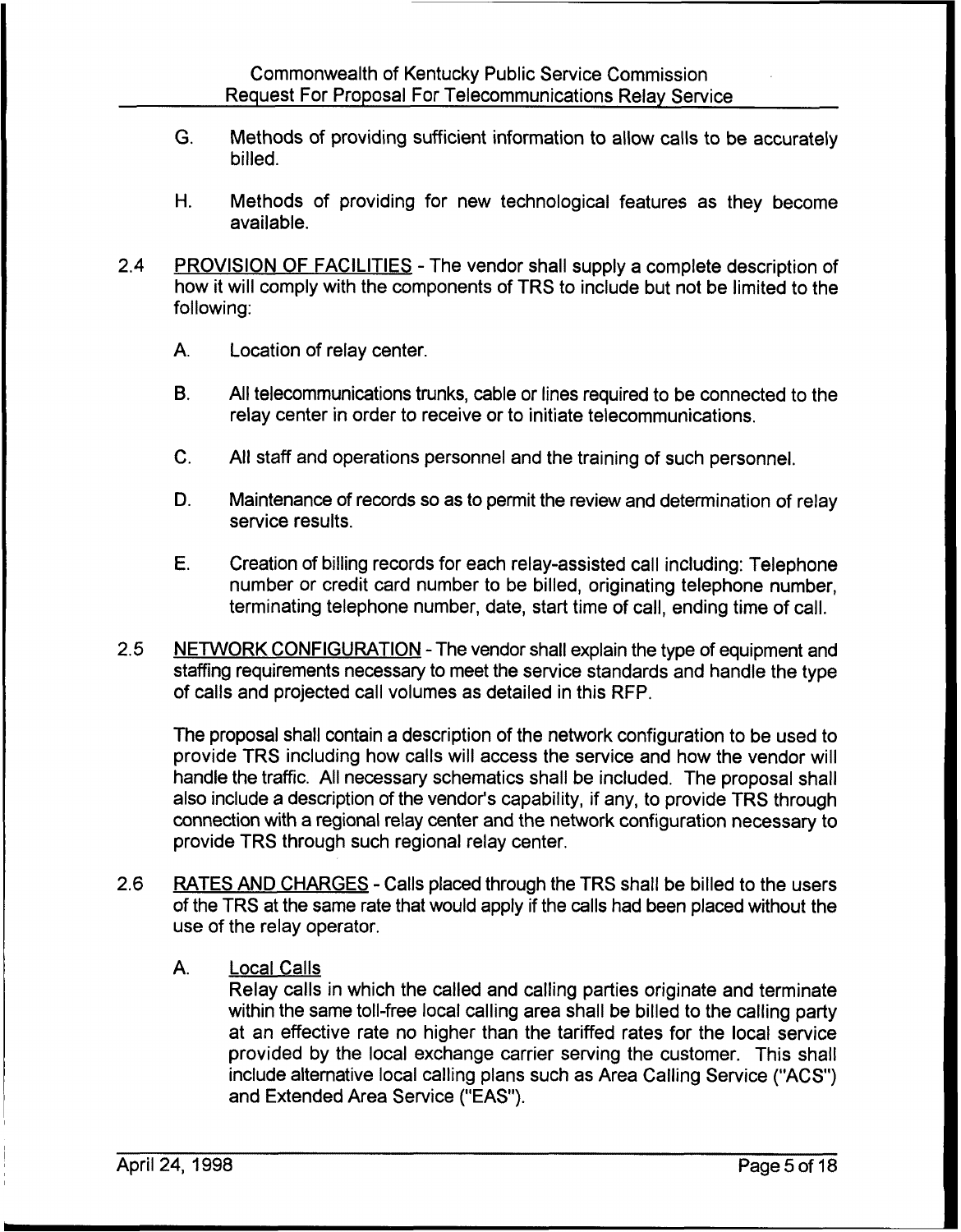- B. Intrastate Lona-Distance Calls Calls that would normally result in intraLATA or interLATA toll rates shall be billed to the calling party at an effective rate no higher than the tariffed rates.
- 2.7 SERVICE STANDARDS The vendor shall, at a minimum, meet the following system service standards:
	- A. There shall be no restrictions on length or number of calls placed by customers through the relay center.
	- B. Under normal circumstances, no more than one call in 100 shall receive a busy signal when calling the relay center.
	- TRS may be provided through one statewide relay center located within the  $C_{\cdot}$ Commonwealth of Kentucky, an out-of-state location, or other relay center arrangements that will ensure the minimum service quality specified herein and the maximum cost benefit.
	- D. TRS shall be designed to handle a minimum of 35,000 calls per month with capabilities to expand facilities, as traffic requires. The calls have averaged approximately five minutes each.
	- E. After reaching the relay center, 85 percent of all calls shall be answered by the relay center within ten (10) seconds during all times of the day.
	- F. Relay transmission circuits shall meet or exceed interexchange performance standards for circuit noise and loss.
	- G. TRS shall be able to accept communications transmitted in either ASCII or Baudot codes.
	- H. The vendor shall be responsible for obtaining the proper call information for billing purposes and creating billing records for each relay-assisted call.
	- I. TRS vendor shall provide alternate power and equipment in order to ensure service reliability and integrity.
	- J. Vendor shall be capable of relaying calls to regionally restricted toll-free numbers.
- 2.8 PROCEDURES AND POLICY MANUAL It is essential that the relay operators possess good typing, spelling, and customer service skills, and an awareness of the communications needs of persons with speech or hearing disabilities. The vendor shall provide documentation detailing methods and procedures, training guidelines and confidentiality codes to enforce the operator standards outlined below: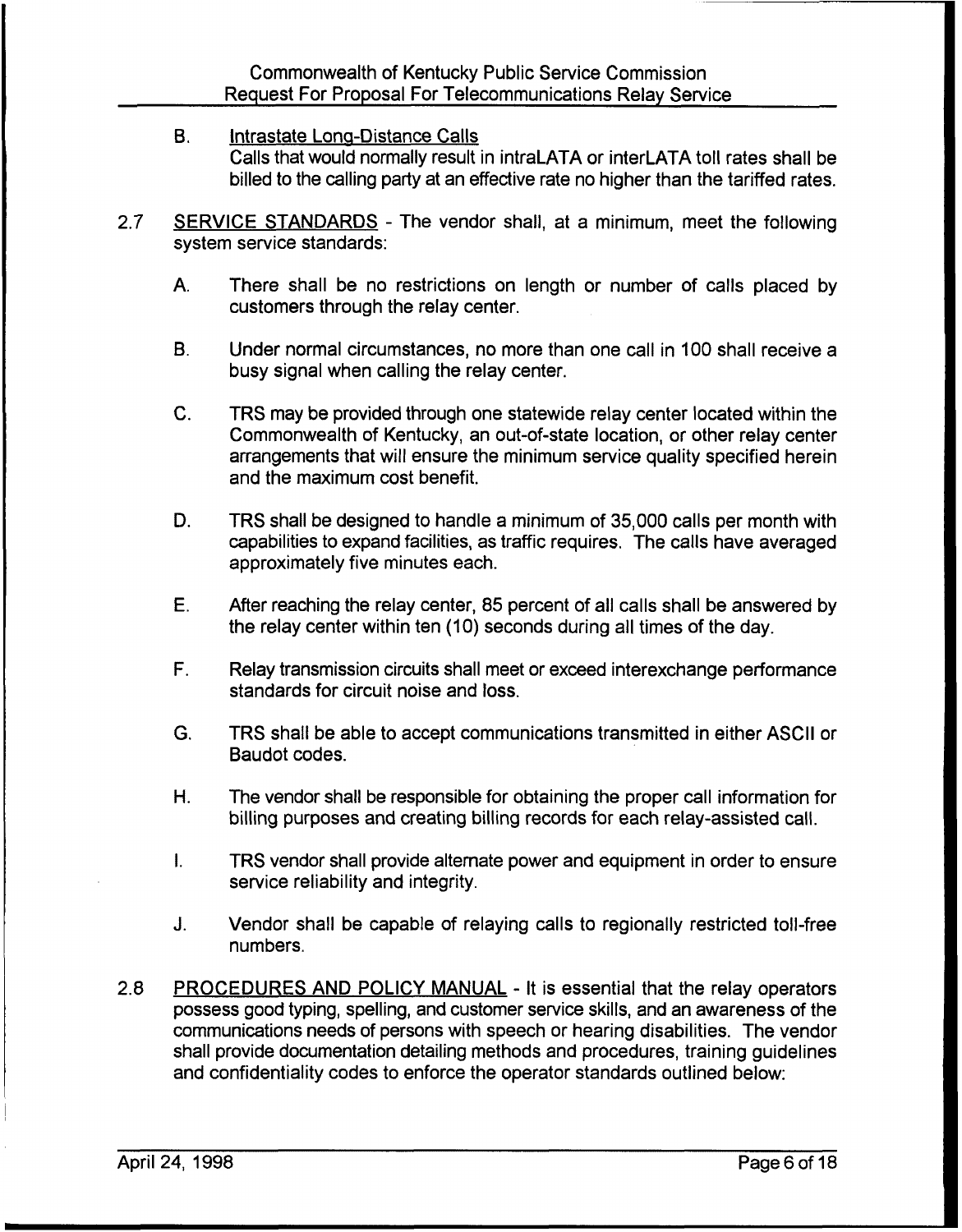- A. Operators shall be required to pass a typing skills test with a minimum of 45 words per minute.
- B. Operator training shall include an orientation to deaf culture, the written syntax of American Sign Language ("ASL"), ASL to standard English translation, and TDD etiquette. Vendor may also include any proposal to provide multilingual operators.
- C. Operators shall be required to maintain the confidentiality of each relayed conversation and shall strictly adhere to the secrecy of communications.
- D. Written and electronic scripts of relay calls shall not be maintained by the center. Any recorded or printed conversation of customers shall be destroyed within 24 hours, unless the conversation is the subject of a complaint or commendation of relay service. Upon resolution of the complaint or within ten days of the commendation, the recorded or printed conversation shall be destroyed.
- E. The vendor shall provide liability insurance for the relay operators.
- F. Relay service operators shall not counsel, advise or interject personal opinions or add information into any communication.

# 2.9 REPORTING REQUIREMENTS

- A. The vendor shall be responsible for maintaining all records relating to the operation of the relay service. The vendor shall be required to furnish monthly reports to the PSC regarding the relay services operation. These reports shall include, but are not limited to, studies detailing:
	- $1<sub>1</sub>$ Percentage of calls originated by TDD/TTY users versus hearing and voice customers.
	- 2. Average speed of answer.
	- 3. Compliance with service standards specified herein and in Commission regulations.
- B. The vendor shall also be responsible for maintaining accounting and financial records and call volumes. These records and reports shall be subject to Commission audit.
- 2.10 SERVICE ENHANCEMENTS Carriers submitting proposals to provide TRS may propose enhancements to the basic service described above. These enhancements may include video relay or Turbo Code capability. Throughout the contract the vendor may propose trials of new service offerings for Commission review.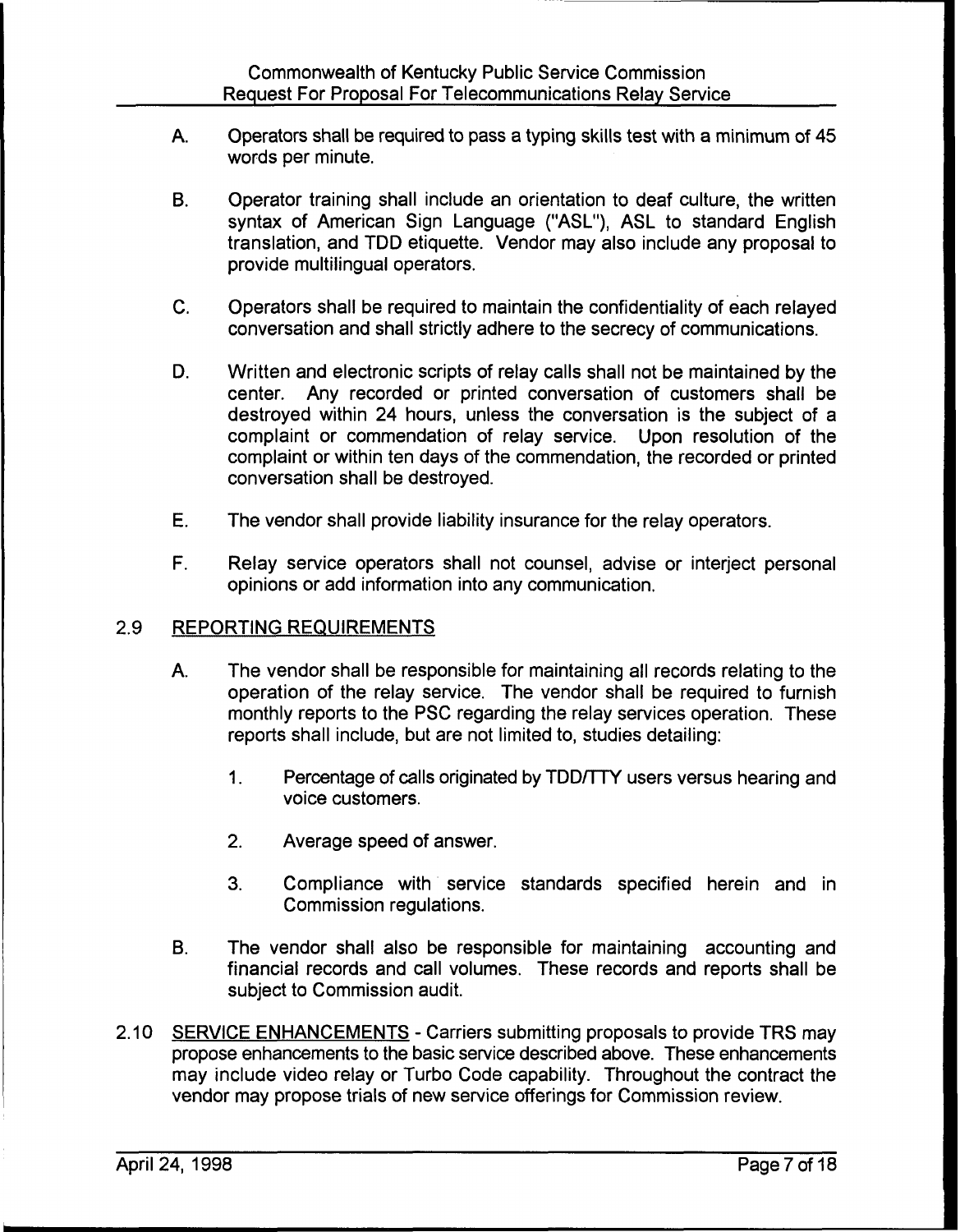# 3.0 INFORMATION REQUIRED FROM VENDOR

- 3.1 SERVICE PROVIDER QUALIFICATIONS Each vendor, in its response to this RFP, shall provide documents and other information necessary to allow the PSC to evaluate the ability and fiscal integrity of the vendor to deliver the service.
- 3.2 PREVIOUS EXPERIENCE Each vendor shall include a complete and descriptive history of any prior experience in providing proposed services. This history shall include a copy of any brochures publicizing the service, any publicly available information regarding cost of the service, and statistics on call volumes, call duration, and toll percentage. The vendor shall also supply the names, titles and telephone numbers of references from other states utilizing the vendor's TRS.
- 3.3 FINANCIAL INFORMATION The proposal shall contain the following:
	- A. The most recent Annual Report to stockholders of the vendor and its parent company.
	- B. Any investment advisory and rating agency reports issued during the past year about the vendor and its parent company.

# 4.0 FUNDING MECHANISM

4.1 FUNDING MECHANISM - Until otherwise ordered by the Commission, each local exchange company shall surcharge a specific amount per local access line and shall add this amount as a separate line item charge on each customer's monthly bill.

The PSC shall from time to time review the surcharge revenues. If the Commission determines that the revenue collected differs significantly from the amount necessary to satisfy the contract amount for the period, the surcharge shall be recalculated.

- 4.2 COMPENSATION TO THE VENDOR The vendor shall be compensated for providing TRS at the rates, terms, and conditions established by contract with the PSC.
- 4.3 FIDUCIARY RESPONSIBILITY Each local exchange company shall deposit monthly all monies collected from the surcharge for the provision of TRS into a single, interest-bearing, cash-management escrow account established at a financial institution located within the state of Kentucky and selected by the PSC. The account shall be designated as the "Kentucky Dual Party Relay Service Fund" and shall be managed by the PNC Bank of Kentucky, Inc., Louisville, KY 40296, under the terms and conditions of an agreement between the financial institution and vendor as approved by the PSC. The Kentucky DPRS Fund shall be utilized for all monies collected or disbursed in connection with the provision of TRS. The financial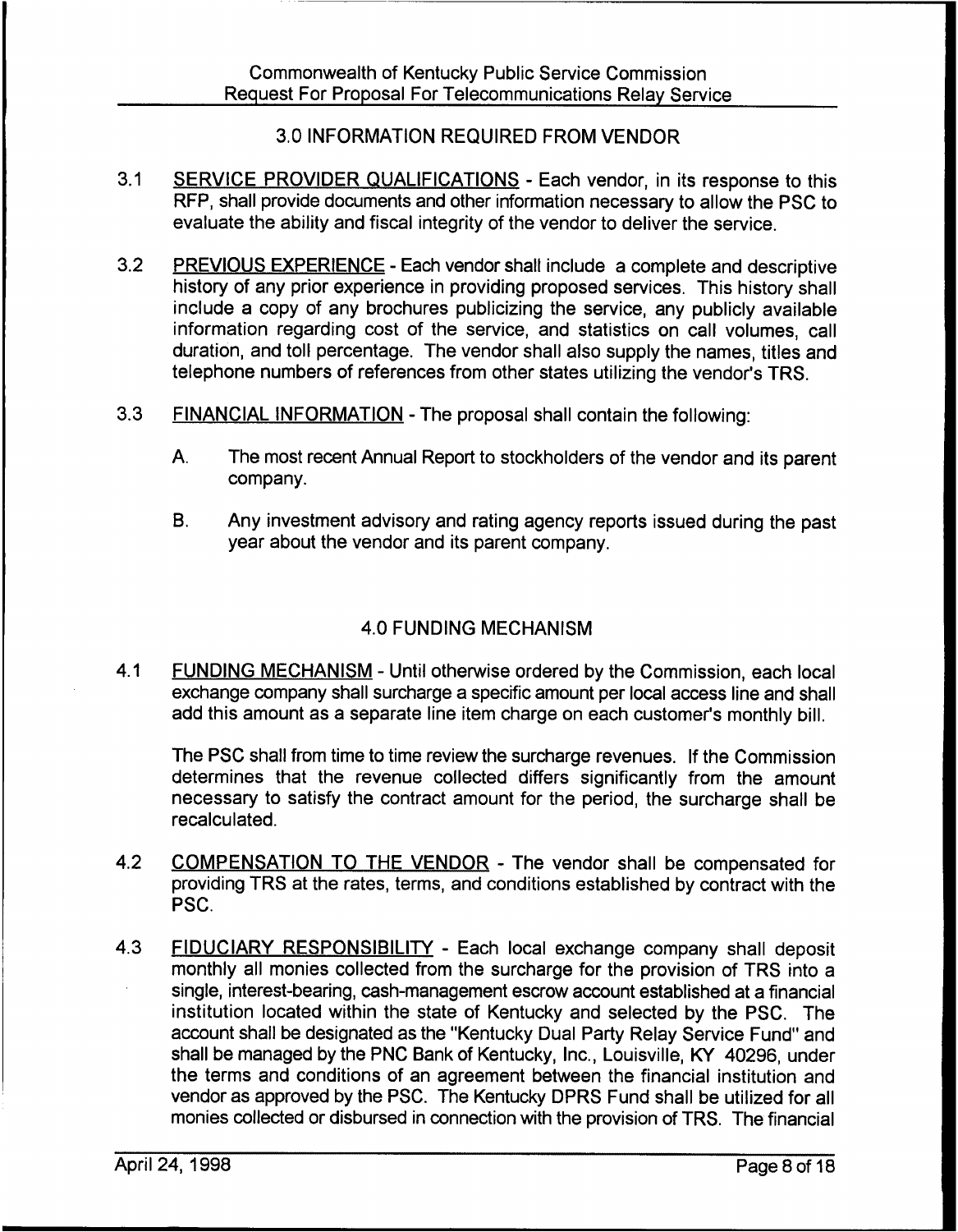institution shall maintain all records and documentation of all financial transactions and provide reports of the type, form, content, and frequency specified in the agreement.

# 5.0 CONDITIONS

5.1 GENERAL - The contract between the PSC and the vendor shall consist of (1) the RFP and any amendments thereto, and (2) the Contractor's offer submitted in response to the RFP. In the event of a conflict in language between the two documents referenced above, the provisions and requirements set forth or referenced in the RFP shall govern. In the event that an issue is addressed in one document that is not addressed in the other document, no conflict in language shall be deemed to occur. However, the Commission reserves the right to clarify any contractual relationship in writing with the concurrence of the vendor, and such written clarification shall govern in case of conflict with the applicable requirements stated in the RFP or the vendor's proposal. In all other matters not affected by the written clarification, the RFP shall govern,

No modification or change of any provision in the contract shall be made, or construed to have been made, unless such modification is mutually agreed to in writing by the vendor and the Commission, and incorporated as a written amendment to the contract. Memoranda of understanding and correspondence shall not be construed as amendments to the contract.

The contract shall be construed according to the laws of the Commonwealth of Kentucky. Any legal proceedings regarding this RFP or any resultant contract shall be brought in Commonwealth of Kentucky administrative or judicial forums. Venue will be in Franklin County, Commonwealth of Kentucky.

- 5.2 DEVIATIONS FROM THE CONTRACT The stated requirements appearing elsewhere in this RFP shall become a part of the terms and conditions of any resulting contract. Any deviations therefrom must be specifically defined in the vendor's proposal which, if successful, shall become part of the contract, but such deviations must not be in conflict with the basic nature of this offer.
- 5.3 ENTIRE AGREEMENT This contract represents the entire agreement between the parties with respect to TRS.
- 5.4 ADVERTISING AWARD The vendor agrees not to refer to awards in commercial advertising in such a manner as to state or imply that the firm or its services are endorsed or preferred by the PSC or the Commonwealth of Kentucky.
- 5.5 NOTICES After contract award, atl notices under this contract shall be deemed duly given when: (1) delivered by hand against receipt or (2) sent by registered mail, receipt requested, and received no later than 3 days after posting.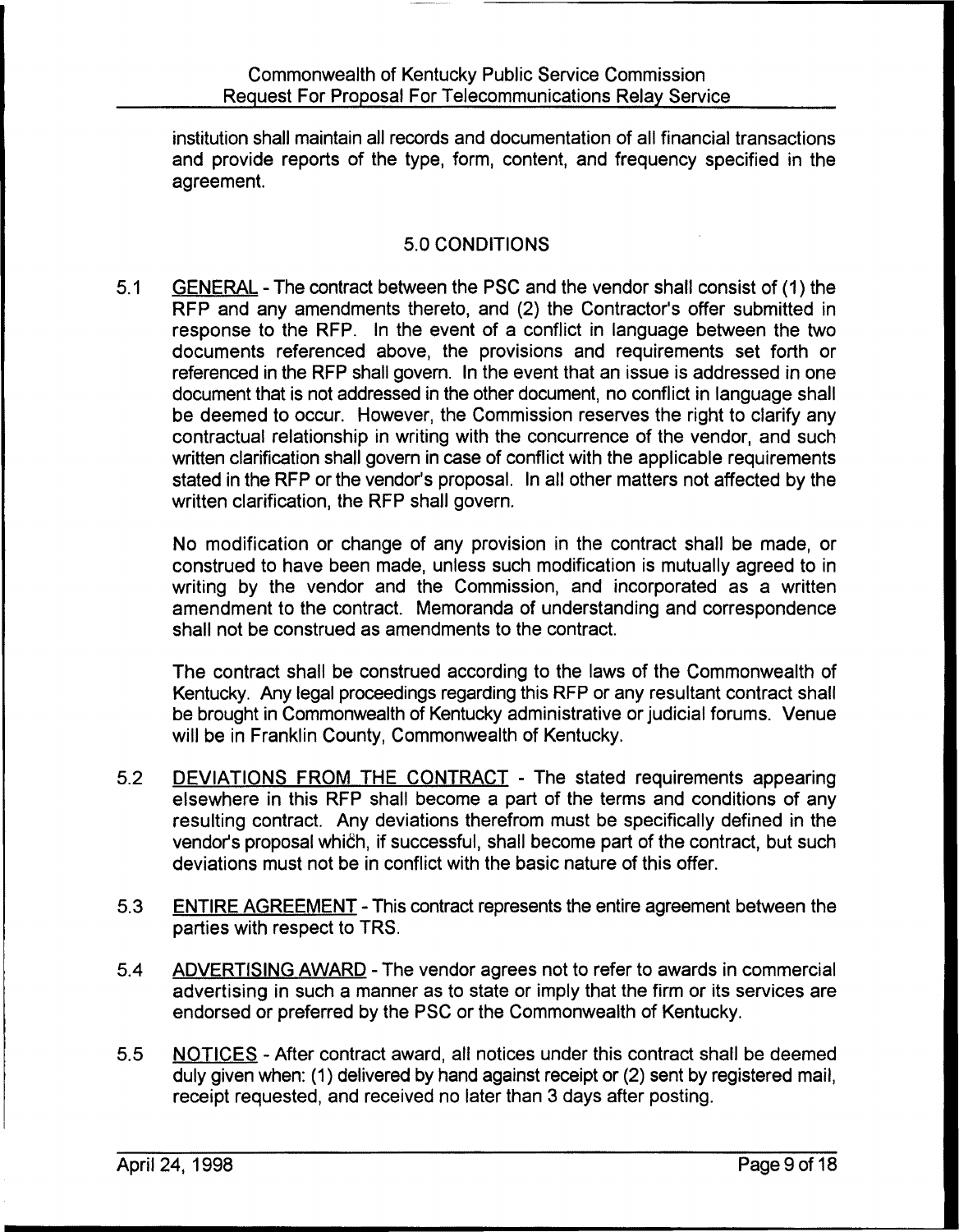All notices are to be delivered to the Executive Director of the Commission.

### 5.6 CONTRACT TERM

- A. The contract established from this RFP shall begin on September 20, 1998 and shall terminate on September 19, 2000.
- B. After the first year of service, the Commission may review the service for renewal purposes.
- C. The PSC shall have an option to renew the contract for a period not to exceed 120 days. This option is available to the PSC for the purpose of renegotiation of the contract or selection or transition to a new vendor.
- 5,7 TERMINATION OF CONTRACT The contract resulting from this RFP shall be subject to the following termination provisions.
	- A. TERMINATION FOR DEFAULT Any vendor who is determined in writing by the Commission to be in breach of any of the terms and conditions of a contract with the Commission shall, in the discretion of the Commission, be declared in default and such contract may be terminated as a result of such default except where such default is the result of a force majeure event as defined herein and provided that the Commission gives the vendor a reasonable period of time to cure the default.

A default in performance by a vendor for which a contract may be terminated shall include, but shall not necessarily be limited to, failure to perform the contract according to its terms, conditions and specifications; failure to make delivery within the time specified or according to a delivery schedule fixed by the contract; late payment or nonpayment of bills for labor, materials, supplies, or equipment furnished in connection with a contract for construction services as evidenced by mechanics liens filed pursuant to the provision of KRS Chapter 3?6, or letters of indebtedness received from creditors by the purchasing agency; failure to diligently prosecute the work under a contract for construction services.

- B. TERMINATION FOR CONTRACTOR BANKRUPTCY In the event of the filing of a petition in bankruptcy by or against the vendor, the Commission shall have the right to terminate the contract upon the same terms and conditions as a termination for default.
- C. TERMINATION FOR UNAVAILABILITY OF FUNDS In the event that the Commission determines that funds for the contract become unavailable, the Commission shall have the right to terminate the contract without penalty and upon the same terms and conditions as a termination for convenience provided, however, that the Commission gives vendor written notice of termination effective 120 days after the giving of such notice and the notice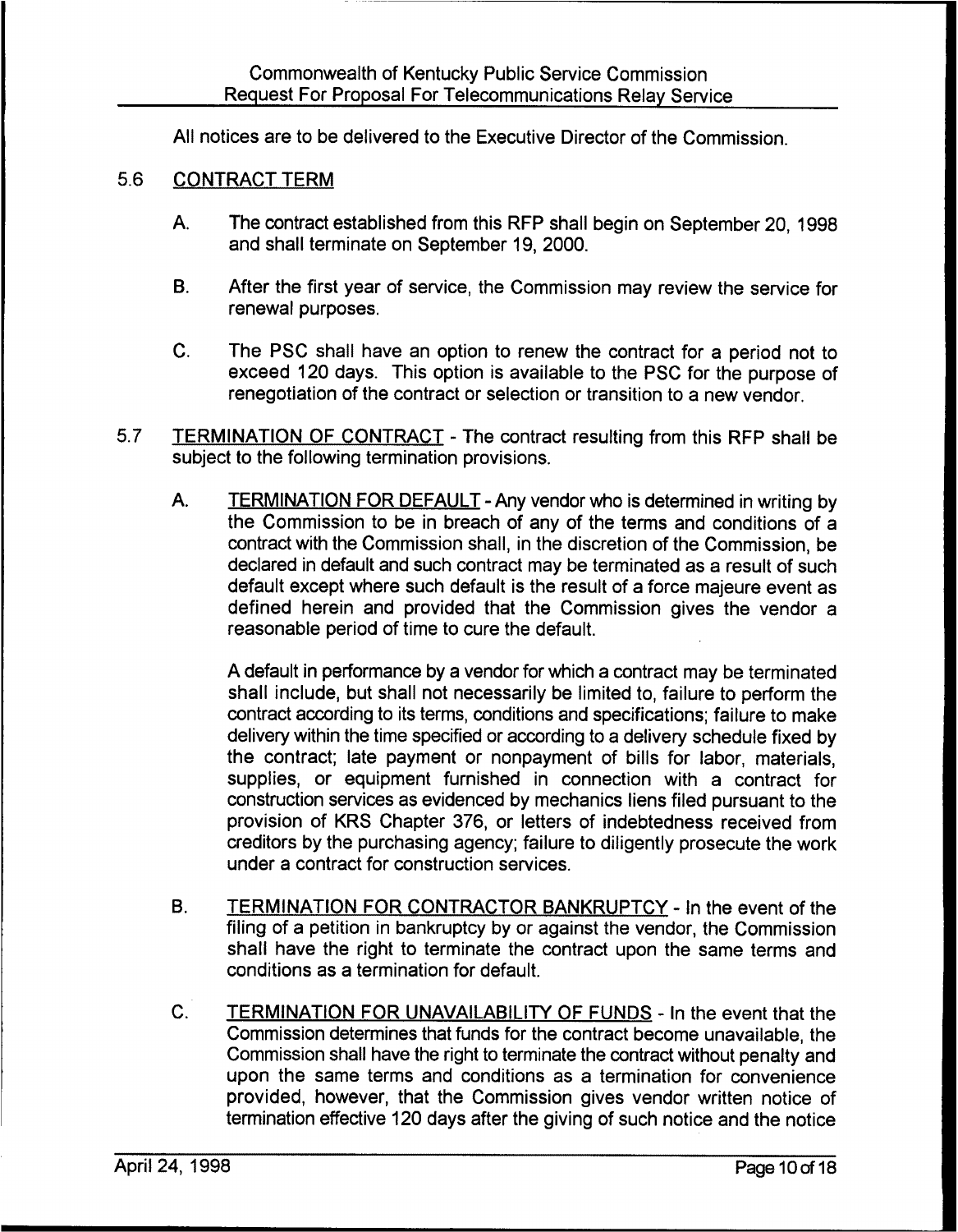is accompanied by payment of all amounts due under the Contract. Availability of funds will be determined at the sole discretion of the Commission provided, however, that (i) funds are not appropriated and are not otherwise available for the acquisition of services which are the same as or similar to those provided under this Agreement; (ii) such non-appropriation or unavailability of funds has not resulted from any act or failure to act of the Commission; and (iii) the Commission has exhausted all funds legally available for payment under the Agreement and no other legal procedure exists for making payment under the contract.

- D. TERMINATION FOR CONVENIENCE The Commission shall be authorized to terminate for its own convenience all contracts for the procurement of supplies and services when the Commission has determined that such terminations will be in the public interest provided, however, that in no event shall such termination be on less than 120 days written notice. When it has been determined that a contract should be terminated for the convenience of the Commission, the Commission shall be authorized to negotiate a settlement with the vendor according to terms deemed just and equitable by the Commission. Payment of the sum agreed to in settlement of a contract terminated for convenience of the Commission shall be made from the same source of funds or account as the original contract.
- 5.8 PROCEDURE ON TERMINATION Upon delivery by certified mail to the vendor of a Notice of Termination specifying the nature of the termination, the extent to which performance of work under the contract is terminated and the date upon which such termination becomes effective, the vendor shall:
	- A. Stop work under the contract on the date and to the extent specified in the Notice of Termination.
	- B. Place no further orders for materials, services, or facilities, except as may be necessary for completion of such portion of the work under the contract as is not terminated.
	- C. Terminate all orders to the extent that they relate to the performance of work terminated by the Notice of Termination.
	- D. Subject to vendor's contractual obligation relating to the terminated orders, assign to the Commonwealth in the manner and to the extent directed by the Contracting Officer all of the right, title, and interest of the Contractor under the orders so terminated. In which case the Commonwealth shall have the right, at its discretion, to settle or pay any or all claims arising out of the termination of such orders with the approval or ratification of the Contracting Officer, settle all outstanding liabilities and all claims arising out of such termination of orders the cost of which would be reimbursable to the vendor in whole or in part, in accordance with the provision of the contract.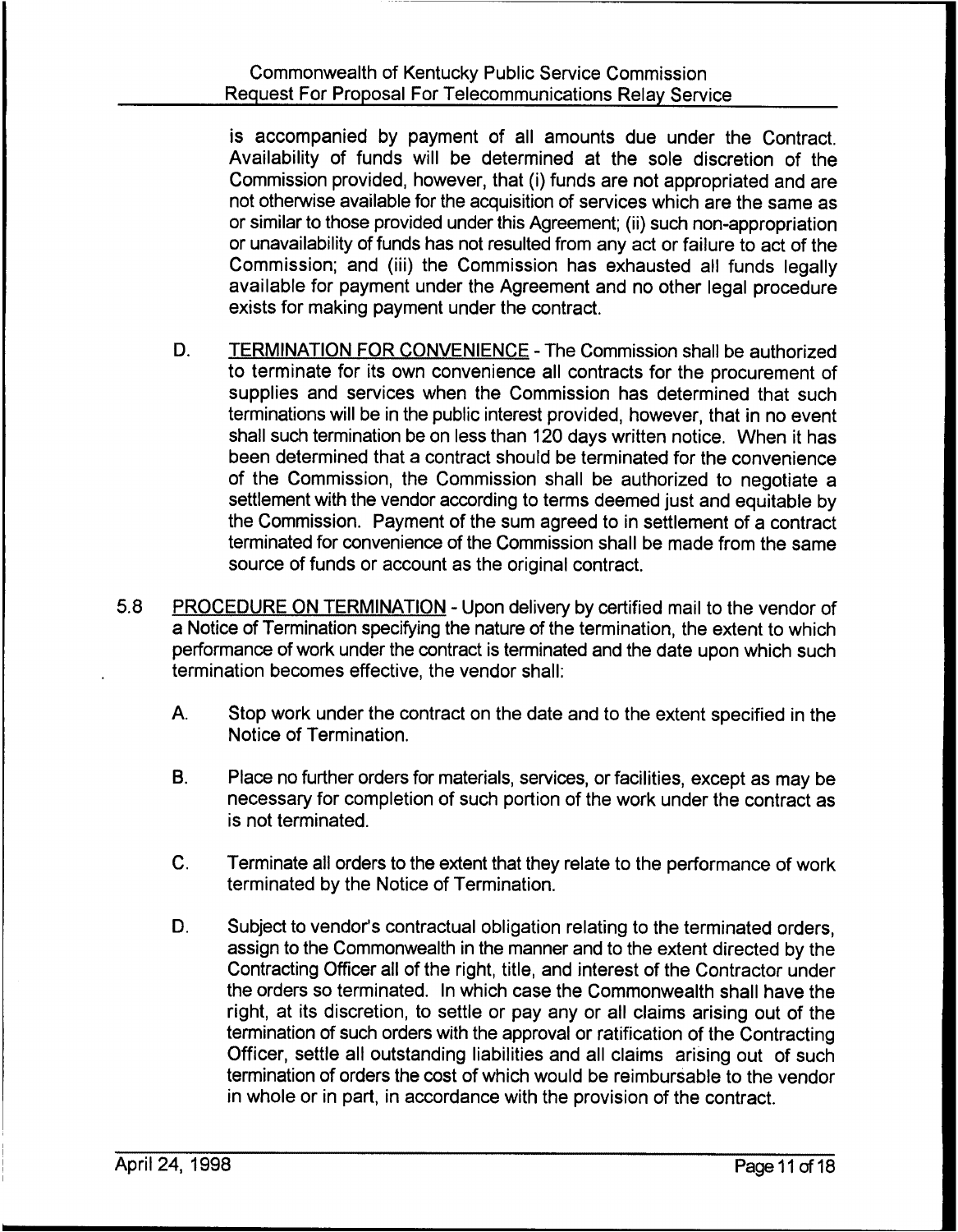- E. Complete the performance of such part of the work as shall not have been terminated by the Notice of Termination.
- F. Take such action as may be necessary, or as the Commission may direct, for the protection and preservation of the property related to the contract and which is in the possession of the vendor and in which the Commission has or may acquire an interest.

The vendor shall proceed immediately with the performance of the above obligations notwithstanding any delay in determining or adjusting the amount of any item of reimbursable price under this clause.

5.9 TERMINATION CLAIMS - After receipt of a Notice of Termination, the vendor shall submit to the Commission any termination claim in the form and with the certification prescribed by the Commission. Such claim shall be submitted promptly but in no event later than six (6) months from the effective date of termination, unless one or more extensions in writing are granted by the Commission within such six (6) month period or authorized extension thereof. However, if the Commission determines that the facts justify such action, it may receive and act upon any such termination claim at any time after such six (6) month period or any extension thereof. Upon failure of the vendor to submit its termination claim within the time allowed, the Commission may, subject to any review required by the Commonwealth procedures in effect as of the date of execution of the contract, determine, on the basis of information available to it, the amount, if any, due to the vendor by reason of the termination and shall thereupon cause to be paid to the vendor the amount so determined.

Subject to the provisions of the previous paragraph and subject to any review required by the Commonwealth procedures in effect as of the date of the execution of the contract the vendor and the Commission may agree upon the amounts to be paid to the vendor by reason of the total or partial termination of work pursuant to this RFP. The contract shall be amended accordingly.

In the event of the failure of the vendor and the Commission to agree in whole or in part as to the amounts with respect to costs to be paid to the vendor in connection with the total or partial termination of work pursuant to this RFP, the Commission shall determine on the basis of information available the amount, if any, due to the vendor by reason of termination and shall pay to the vendor the amount so determined.

The vendor shall have the right of appeal, as stated under Disputes from any such determination made by the Commission.

5.10 CONTRACTOR PERSONNEL - Personnel commitments identified in the vendor's proposal shall be considered mandatory to the work to be performed under this RFP. Replacement of such personnel shall be with personnel of equal ability and qualifications. During the course of the contract, the Commission reserves the right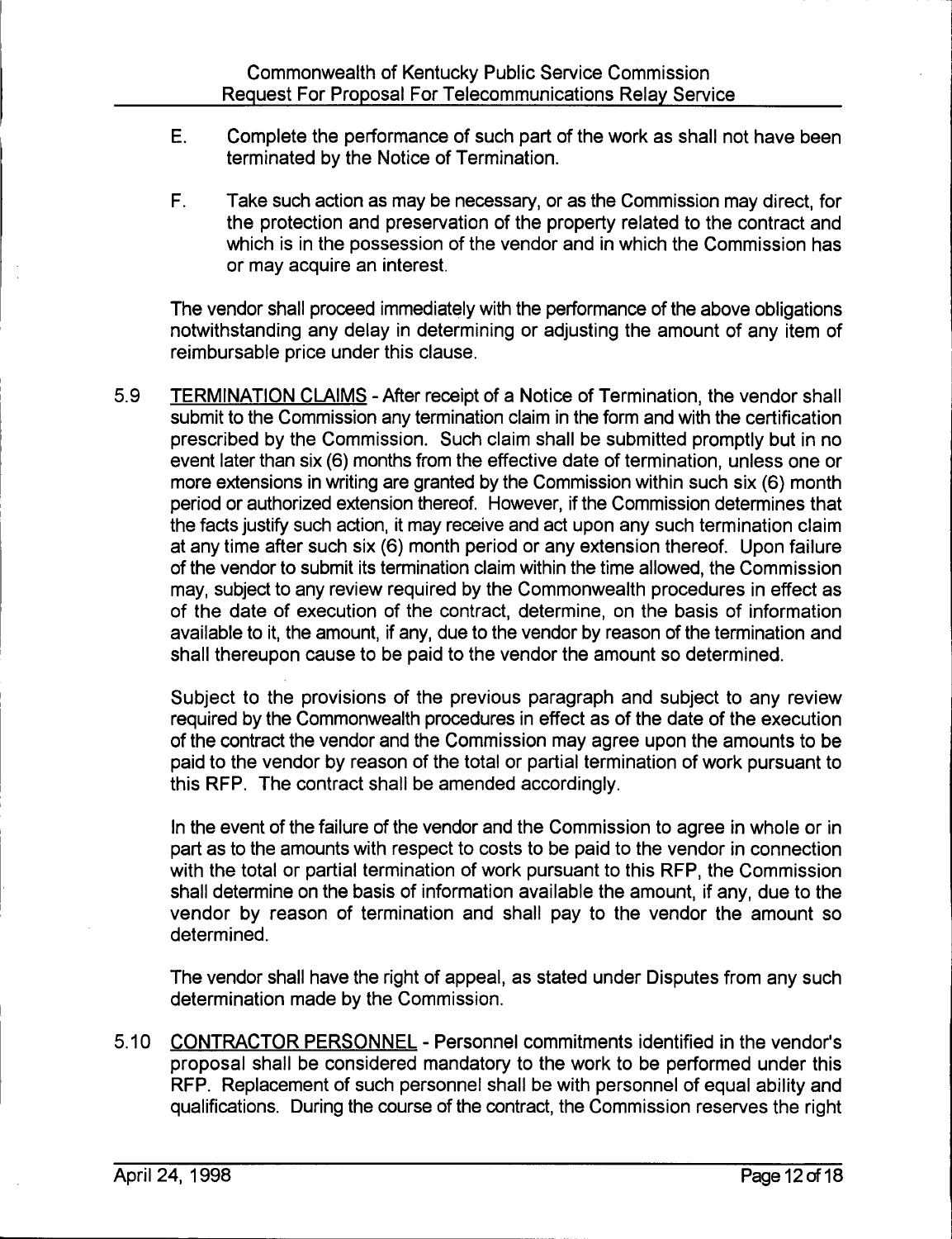to require the vendor to reassign or otherwise remove any vendor employees found not qualified or otherwise unacceptable by the Commission.

- 5.11 CHANGES IN SCOPE The Commission may, at any time by a written order, make changes within the general scope of the contract. No changes in scope are to be conducted except at the approval of the Commission. In addition, vendor is permitted to make any change in scope or otherwise as may be required by law, including rules or regulations issued by the Federal Communications Commission in implementing the Americans with Disabilities Act of 1990. If any such change causes an increase or decrease in the cost of, or the time required for, the performance of any part of the work under contract, whether changed or not changed by any such order, a mutually satisfactory adjustment shall be made in the contract and shall be modified in writing accordingly.
- 5.12 FORCE MAJEURE The vendor shall not be liable for any loss, cost, damage, expense or delay caused by or due to events beyond its reasonable control and without its fault or negligence. Such causes may include, but are not restricted to, acts of God, fires, quarantine restriction, strikes and freight embargoes. In all cases, the failure to perform must be beyond the reasonable control and without fault or negligence of the vendor. The vendor will take all possible steps to recover from such occurrences.
- 5.13 DISPUTES Prior to the institution of any action in a court concerning any contract, claim, or controversy, the Commission is authorized, subject to any limitations or conditions imposed by regulations, to settle, compromise, pay or otherwise adjust the claim by or against, or controversy with, the vendor relating to a contract entered into by the Commission, including a claim or controversy based on breach of contract, mistake, misrepresentation, or other cause for contract modification or rescission.
- 5.14 DISCLOSURE OF PROPOSAL CONTENTS The contents of any proposal in response to this RFP shall be confidential and shall not be disclosed to anyone other than the PSC and its staff until a contract selection is made. Each proposal shall be delivered in a sealed envelope. Upon selection of a proposal by the Commission, the proposal of the contractor selected to perform the service and the proposals of all unsuccessful contractors shall be made available for public inspection.

For any portions of proposals which applicants wish to maintain confidentiality, applicants shall note clearly which narrative sections or analyses are requested to be kept confidential. For each requested instance of confidentiality, the applicant must cite the appropriate exception from the Kentucky Open Records Act (KRS 61.878), and applicant shall state why the sections meet the exceptions of the Kentucky Open Records Act. Such explanation should be presented in a sworn affidavit attached to the RFP.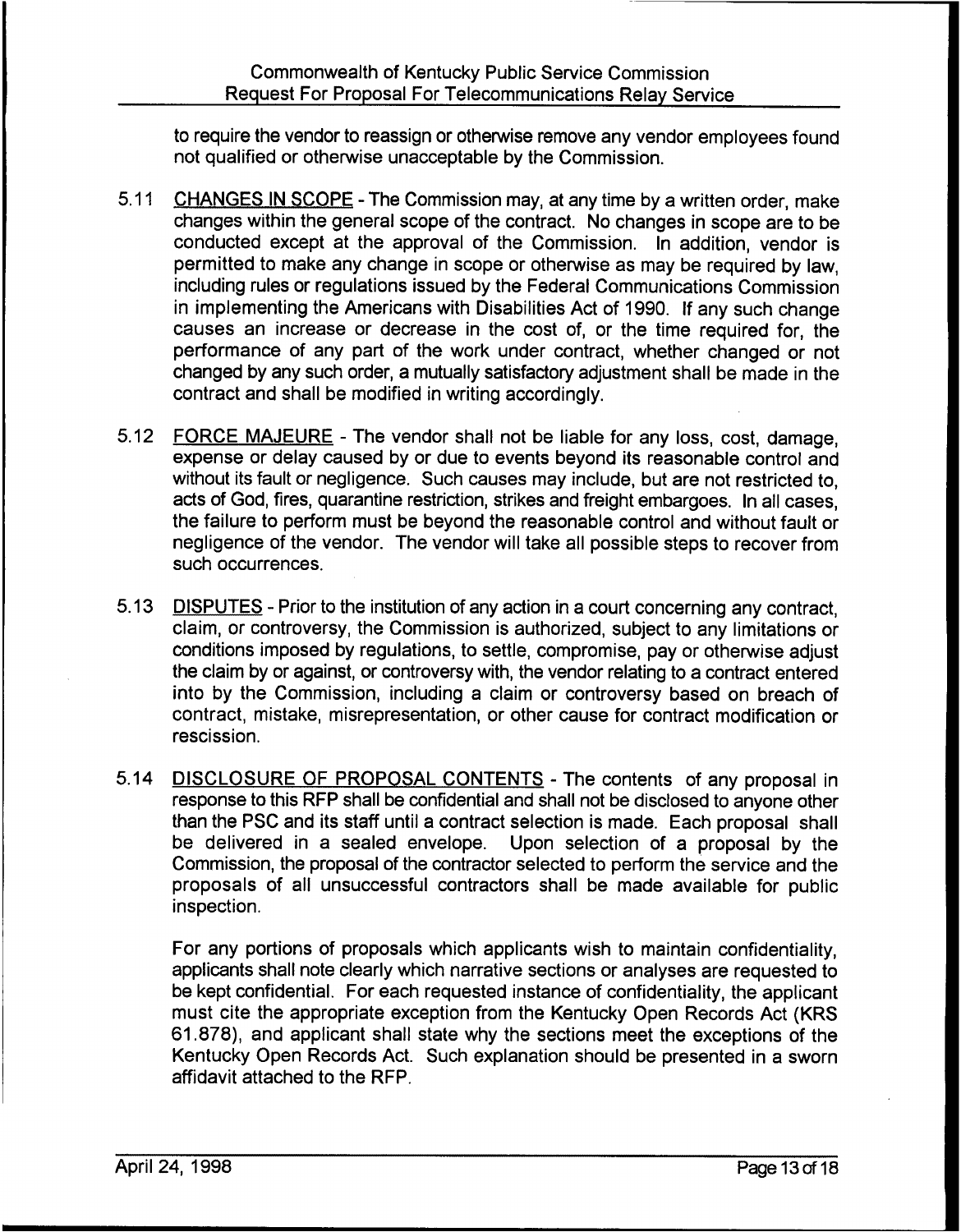- 5.15 CONFIDENTIALITY OF CONTRACT TERMS The vendor and the Commission agree that all information communicated between them before the effective date of the agreement shall be received in strict confidence, shall not be disclosed by the receiving party, its agents, or employees without prior written consent of the other party. Such material will be kept confidential subject to Commonwealth and federal disclosure laws.
- 5.16 PRIME CONTRACTOR RESPONSIBILITY Any contracts that may result from the RFP shall specify that the prime vendor is solely responsible for fulfillment of the contract with the Commission, whether services are provided by the prime vendor or by a subcontractor specifically identified in the proposal. The prime vendor and any proposed subcontractors shall be designated in the proposal.
- 5.17 CONTRACTOR AFFILIATION If any affiliate (as hereinafter defined) of the vendor shall take any action which, if done by the vendor, would constitute a breach of this agreement, the same shall be deemed a breach by such party with like legal effect. "Affiliate" shall mean a parent, subsidiary or other company controlling, controlled by or in common control with a party.
- 5.18 ASSIGNMENT Except with respect to an affiliate (as defined in above) the vendor shall not assign the contract in whole or in part or any payment arising therefrom without the prior written consent of the Commission. Any purported assignment is void.
- 5.19 HOLD HARMLESS The vendor agrees to indemnify, defend, and hold harmless the Commonwealth, its officers, agents, and employees from:
	- A. Any third party claims or losses for service rendered by the vendor, person, or firm performing or supplying services, materials, or supplies in connection with the performance of the contract;
	- **B.** Any third party claims or losses to any person or firm injured or damaged by the erroneous or negligent acts of the vendor, its officers or employees in the performance of the contract; any third party claims or losses resulting to any person or firm injured or damaged by the vendor, its officers or employees by the publication, translation, reproduction, delivery, performance, use, or disposition of any data processed under the contract in use, or disposition of any data processed under the contract in a manner not authorized by the contract, or by federal or Commonwealth regulations or statutes;
	- C. Any failure of the vendor, its officers or employees to observe Kentucky laws, including but not limited to labor laws and minimum wage laws.
	- D. Vendor warrants fault free performance in the processing of date and date related data including, but not limited to calculating, comparing, and sequencing by all equipment and software used pursuant to this RFP. Fault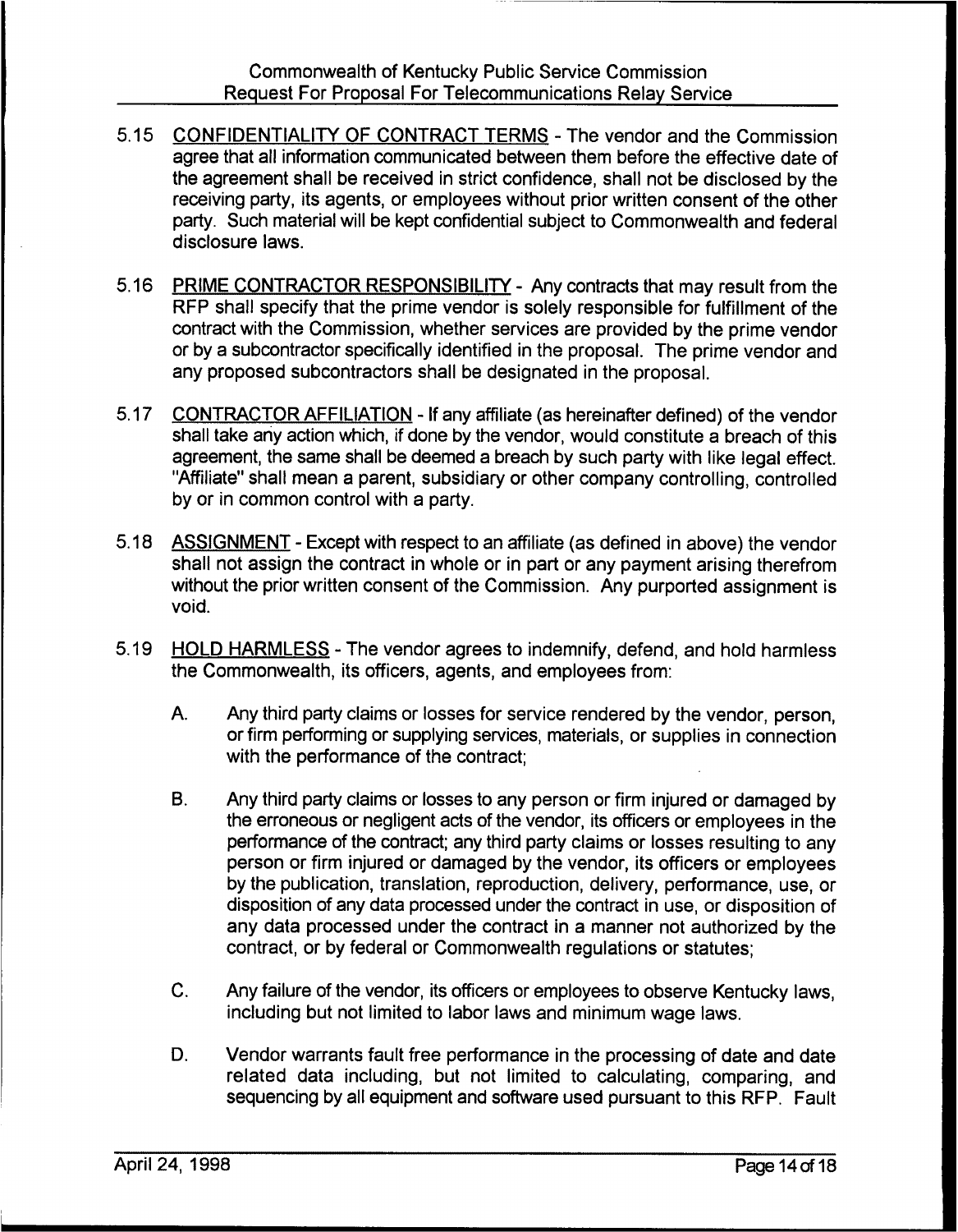free performance shall include the manipulation of this data when dates are in the 20th and 21st centuries, and shall be transparent to the user.

5.20 PERMITS. LICENSES. TAXES AND COMMONWEALTH REGISTRATION - The vendor shall procure all necessary permits and licenses and abide by all applicable laws, regulations and ordinances of all federal, state and local governments in which work under this contract is performed.

The vendor shall pay any sales, use of personal property taxes arising out of this contract and the transaction contemplated hereby. Any other taxes levied upon this contract, the transaction, or the equipment or services delivered pursuant hereto shall be borne by the vendor.

The vendor must furnish certification of authority to conduct business in the Commonwealth of Kentucky as a condition of contract award. Certification is obtained from the Secretary of State. The vendor need not be registered with the Secretary of State before responding to this RFP.

- 5.21 EMPLOYMENT PRACTICES The vendor shall not discriminate against any employee or applicant for employment because of race, color, religion, sex, national origin, age (except as provided by law), marital status, political affiliations, or handicap. The vendor must take affirmative action to ensure that employees, as well as applicants for employment, are treated without discrimination because of their race, color, religion, sex, national origin, age (except as provided by law), marital status, political affiliations, or handicap.
- 5.22 CONFORMANCE WITH COMMONWEALTH AND FEDERAL LAWS / REGULATIONS - This contract is subject to the laws of the Commonwealth of Kentucky and, where applicable, federal law.
- 5.23 RIGHTS AND REMEDIES The rights and remedies of the Commission provided herein shall not be exclusive and are in addition to any other rights and remedies provided by law or under this contract.
- 5.24 WAIVER No covenant, condition, duty, obligation, or undertaking contained in or made a part of the contract will be waived except by the written agreement of the parties, and forbearance or indulgence in any other form or manner by either party in any regard whatsoever shall not constitute a waiver of the covenant, condition, duty, obligation, or undertaking to be kept, performed or discharged by the party to which the same may apply; and until complete performance or satisfaction of all such covenants, conditions, duties, obligations, and undertakings, and other party shall have the right to invoke any remedy available under law or equity, notwithstanding any such forbearance or indulgence.

Any consent by any party to or waiver of a failure by the other, whether express or implied, shall not constitute a consent of, waiver of, or excuse for any other different or subsequent failure.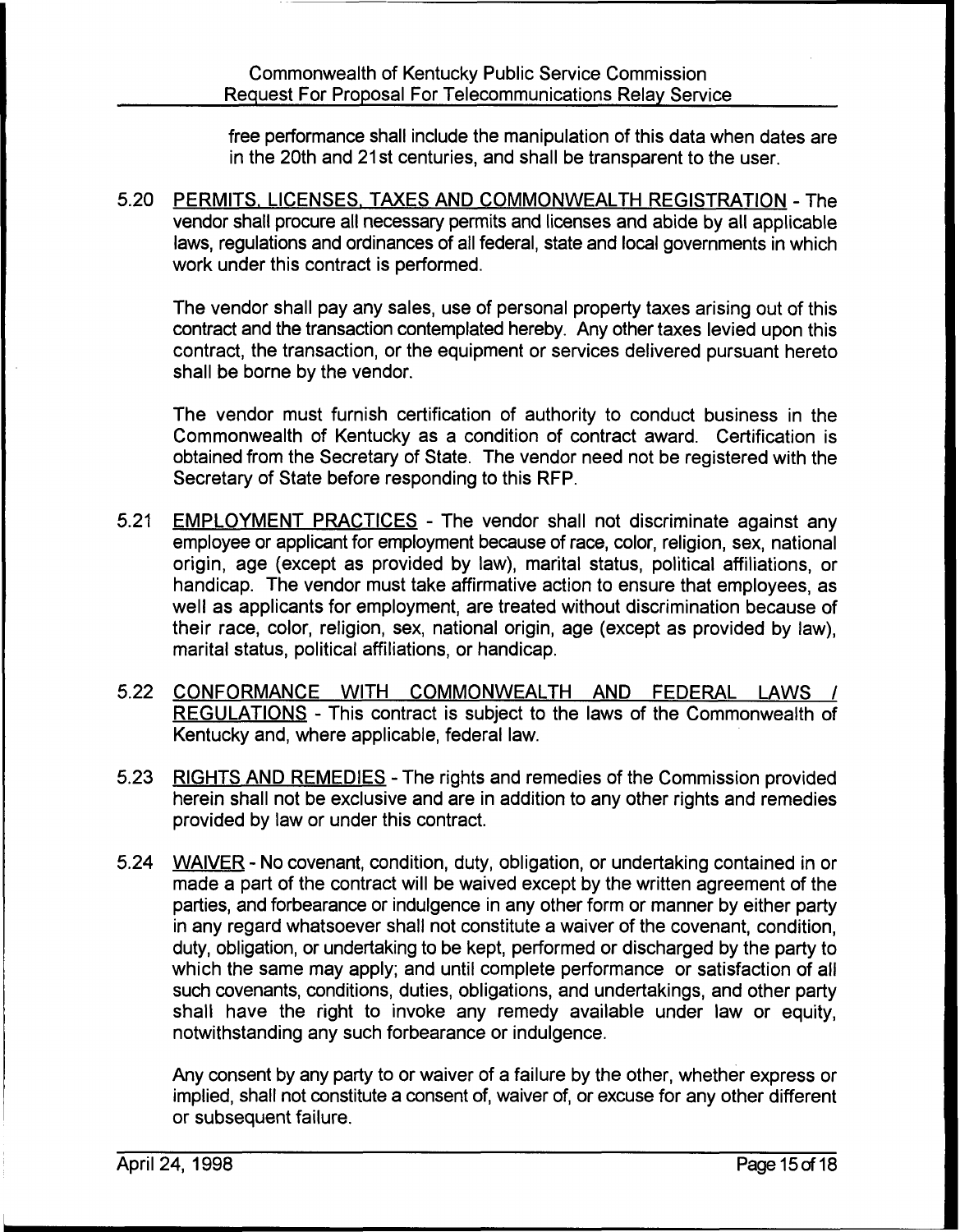- 5.25 CONTRACT VARIATIONS If any provision of the contract (including items incorporated by reference) is declared or found to be illegal, unenforceable, or void, then both the Commission and the vendor shall be relieved of all obligations arising under such provision. If the remainder of the contract is capable of performance, it shall not be affected by such declaration or finding and shall be fully performed.
- 5.26 INSURANCE The vendor will provide public liability, property damage and worker's compensation insurance, insuring as they may appear, the interest of all parties of agreement against any and all claims which may arise out of the vendor operations under the terms of this contract. It is agreed that in the even any carrier of such insurance exercises cancellation, notice will be made immediately to the Commission of such cancellation. Moreover, the vendor is permitted to be selfinsured.
- 5.27 AUDIT REQUIREMENTS The vendor shall maintain books, documents, and other evidence pertaining to Kentucky call volumes associated the provision of service. Accounting procedures, policies and records relating to the contract shall be completely open to the Commission and federal audit at any time during the contract period and for two years thereafter from the date of the last contract payment or until audited.
- 5.28 CONTRACT RECORDS RETENTION The vendor agrees to the following terms for access to records relating to the contract:
	- A. The vendor shall preserve and make available all books, documents, papers, and records related to the contract for a period of two years from the date of expiration or termination of the contract.
	- B. Records involving matters in litigation shall be kept for one year following the termination of litigation and associated appeals if the litigation has not terminated within the six years.
	- $C_{\cdot}$ Authorized Commission representatives shall have access to and the right to examine and copy the items listed above during the contract period and during the periods described above. During the contract period, the access to these items shall be provided at the vendor's office in Kentucky, at all reasonable times. In the alternative, TRS records may be kept at a location outside of Kentucky if the Commission is advised of the location and if the records will be provided to the Commission within five (5) business days and at no cost to the Commission. During periods subsequent to the contract, delivery of and access to the listed items shall be at no cost to the Commission.
- 5.29 CONFLICT OF INTEREST No official or employee of the Commission and no other public official of the Commonwealth of Kentucky or the federal government who exercises any functions or responsibilities in the review of approval of the undertaking or carrying out of the project shall, prior to the completion of the project,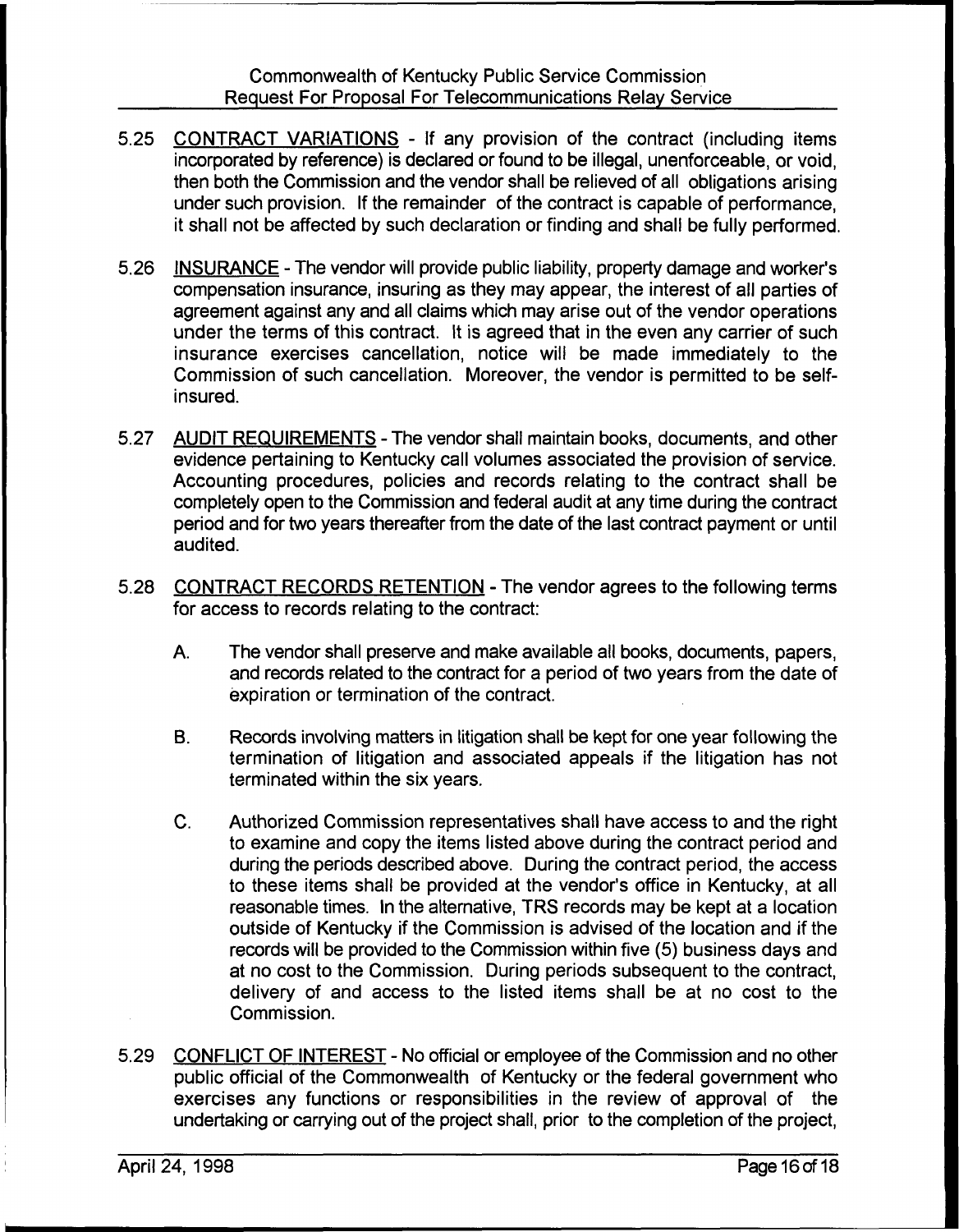voluntarily acquire any personal interest, direct or indirect, in this contract or proposed contract.

The vendor covenants that it presently has no interest and shall not acquire any interest, direct or indirect, which would conflict in any manner or degree with the performance of its services hereunder. The vendor further covenants that in the performance of the contract no person having any known interest shall be employed.

- 5.30 LEGAL FEES In the event that either party deems it necessary to take legal action to enforce any provision of the contract, and in the event the Commission prevails, the vendor agrees to pay all expenses of such action, including attorney's fees and costs at all stages of litigation as set by the court or hearing officer.
- 5.31 INDEPENDENT PRICE DETERMINATION By submission of a proposal the vendor certifies the following:
	- A. Prices in the proposal have been arrived at independently without consultation, communication, or agreement for the purpose of restricting competition, as to any matter relating to such prices with any other vendor or with any competitor.
	- B. Unless otherwise required by law, the prices that have been quoted in the proposal have not been knowingly disclosed by the vendor and will not knowingly be disclosed by the vendor prior to award directly or indirectly to any other vendor or to any competitor.
	- C. No attempt has been made or will be made by the vendor to induce any other person or firm to submit or not to submit a proposal for the purpose of restricting competition.
- 5.32 REQUESTING ADDITIONAL INFORMATION The PSC reserves the right to request additional written data, information, oral discussion or presentation to support any written proposal or to clarify any aspect of any proposal.
- 5.33 ADDITIONAL INFORMATION AND COMMENTS Proposals shall include any other information that a vendor believes to be pertinent but that is not specifically requested elsewhere.
- 5.34 PUBLICITY Except for Commission Orders, correspondence and press releases issued in the ordinary course of business, any publicity, advertising or other like materials mentioning vendor or vendor's logos in connection with services provided under this Agreement shall be subject to the prior approval of vendor, which approval shall not be unreasonably withheld.